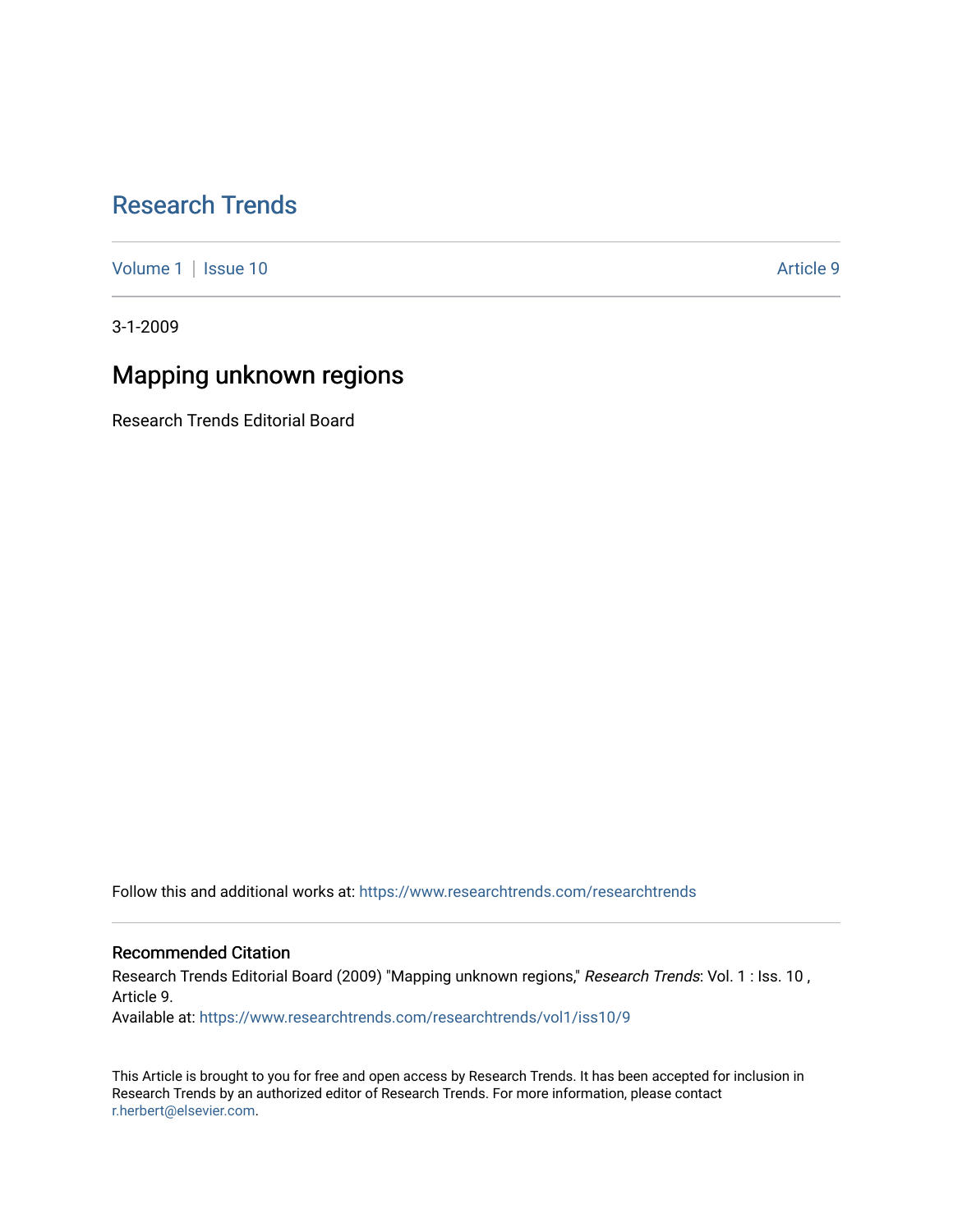# Research trends



# The politics of bibliometrics

Academic performance indicators are relied upon for their objective insight into prestige. However, the data that they draw upon can be affected by practices such as self-citation and spurious co-authorship.

Mayur Amin and Michael Mabe have discussed and identified several issues with the Impact Factor (IF), probably the most widely used (and abused) of all indicators (1). And more recently, its derivation and transparency have been criticized in several articles. The comments are applicable to many bibliometric indicators, but most have focused on the IF because of its prominence.

Self-citation poses a political and ethical dilemma for bibliometrics: although it plays a vital role in research for both journals and authors, it can also be seen as a way to artificially increase the ranking of a journal or an individual. While most self-citation is justified and necessary, the potential for abuse has become a political issue for bibliometrics.

## Dropping your own name

In 1974, Eugene Garfield wrote of self-citation rates: "It says something about your field – its newness, size, isolation; it tells us about the universe in which a journal operates." (2) While this continues to be true, some researchers have indicated that there is a link between self-citation and the overall citation levels an author receives. James Fowler and Dag Aknses claim that: "a self-cite may yield more citations to a particular author, without yielding more citations to the paper in question" (3).

When self-citation is overused or blatant it can be detected by bibliometric indicators, generating significant attention. Several key researchers have called for bibliometric indicators to be calculated both with and without self-citations to identify their effects or to understand the reason for the selfcitation (4,5,6,7).

Another political consideration concerns the replication of reference lists between articles. This occurs where a set of references is deemed to be important enough to be included in almost every article in the field. It sometimes happens even if there is only a tenuous link to the article in question, and when the author may not even have read the paper. This adds numerous "extra" citations to the pool each year. In fact, after analyzing the references in five issues of different medical journals, Gerald de Lacey, Christopher Record and James Wade found that errors were proliferating through medical

literature into other articles at an alarming rate (8).

## Do we need a watchdog?

The potential for abuse suggests that we may need to regulate citations. At present, we rely on authors to self-regulate. But this is a sensitive issue.

As Jillian Maddox has described: "the widespread practice of spurious co-authorship" (9) is another political aspect of research. In some extreme cases, as Murrie Burgan indicates, articles list more than 100 authors (10). How can it be possible for each of those authors to have actively contributed to the article? Moreover, John Ioannides has shown that the average number of authors per paper is increasing, indicating that the problem is growing (11). And, according to research carried out by Richard Slone into authors listed on papers published in the American Journal of Roentgenology, the number of socalled "undeserved authors" rises as the list gets longer: 9% of authors on a three-author paper were undeserved, rising to 30% on papers with more than six authors (12).

Part of the problem is that a researcher's personal success is intimately intertwined with his or her publication records. And as long as measures such as the  $h$ -index fail to distinguish between the first or the 30th author on a paper, undeserved co-authorship will continue.

Some believe that the peer-review process should act as the governing body for research, asking journal editors and referees to act as bibliometric police. However, it can be very difficult to spot incidents of overactive self-citation, unrelated or incorrect references and erroneous authors, while attempting to assess whether the quality of research warrants publication.

There is also the potential to introduce a regulatory body, but the question remains: who should this be? Potentially publishers or associations, but it is far from clear whether there is a need for an independent organization to regulate the system.

As explained above, some researchers have suggested that metrics should be developed that account for excessive selfcitation or that cleaner data are used. In the former case, selfcitations can be taken out and weighted averages introduced but this can make the metric extremely complex. Meanwhile, publishers are working towards providing increasingly clean data, which make process easier.